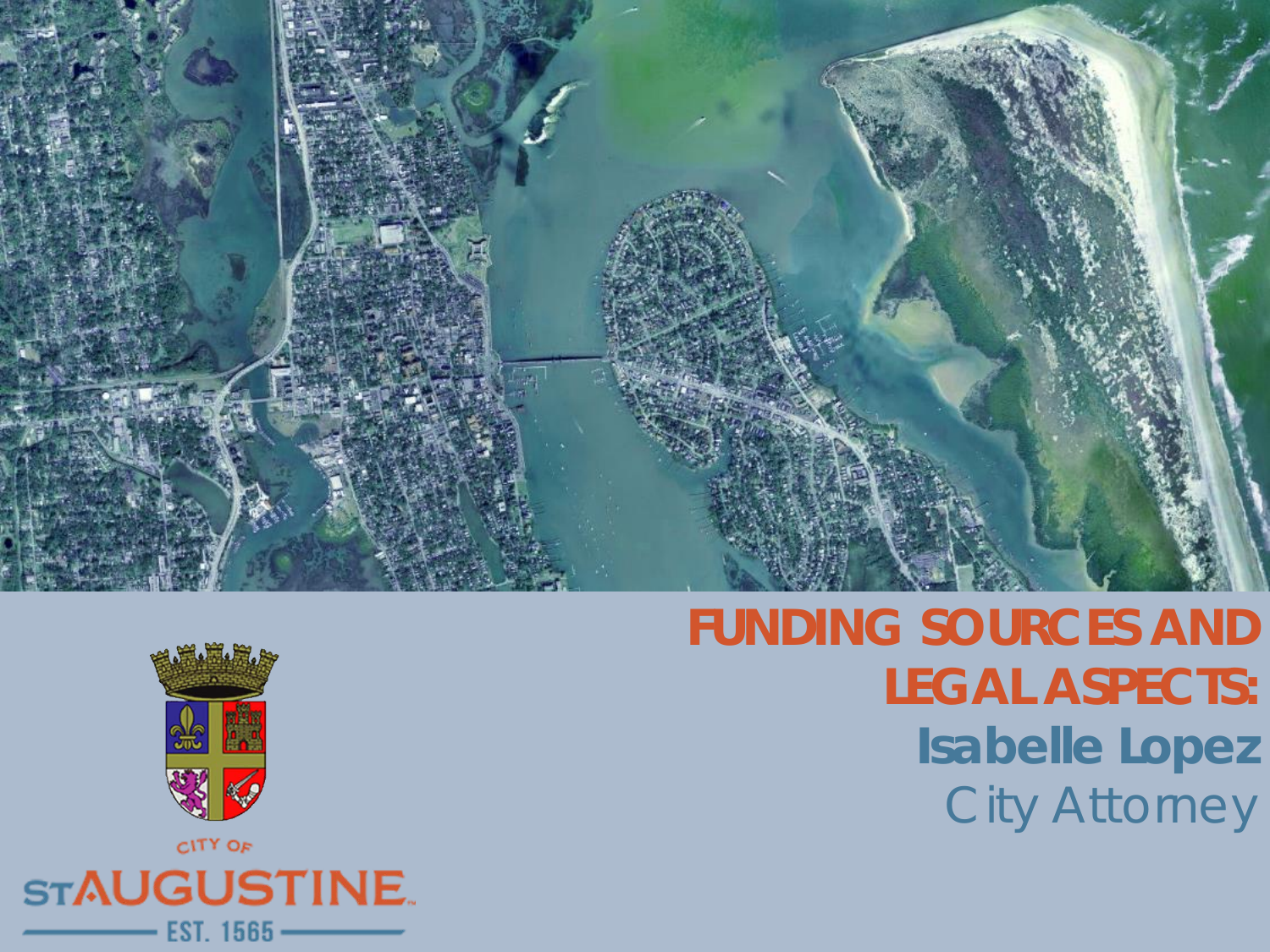

- **AD VALOREM:** Broad source of revenue based on property taxes can be used for any public project.
- DISTRICTS: §163.511 Ad valorem tax via referendum specific to district only, up to maximum of 2 mills, includes drainage and street improvements.

#### **SPECIAL ASSESSMENTS: Drainage, Seawalls, Streets.**

Not a tax, no limits, but must pass 2-prong test: The property assessed must gain a special benefit The assessment must be apportioned equitably.

### **EDCAL DISCRETIONARY TAX:**

New option per §125.0104 tourist development tax now includes build/repair/improve public facilities needed to increase tourist-related business activities (includes transportation, drainage, pedestrian).

 GRANTS: FEMA Hazard Mitigation, EPA Smart Growth. <http://toolkit.climate.gov/content/funding-opportunities>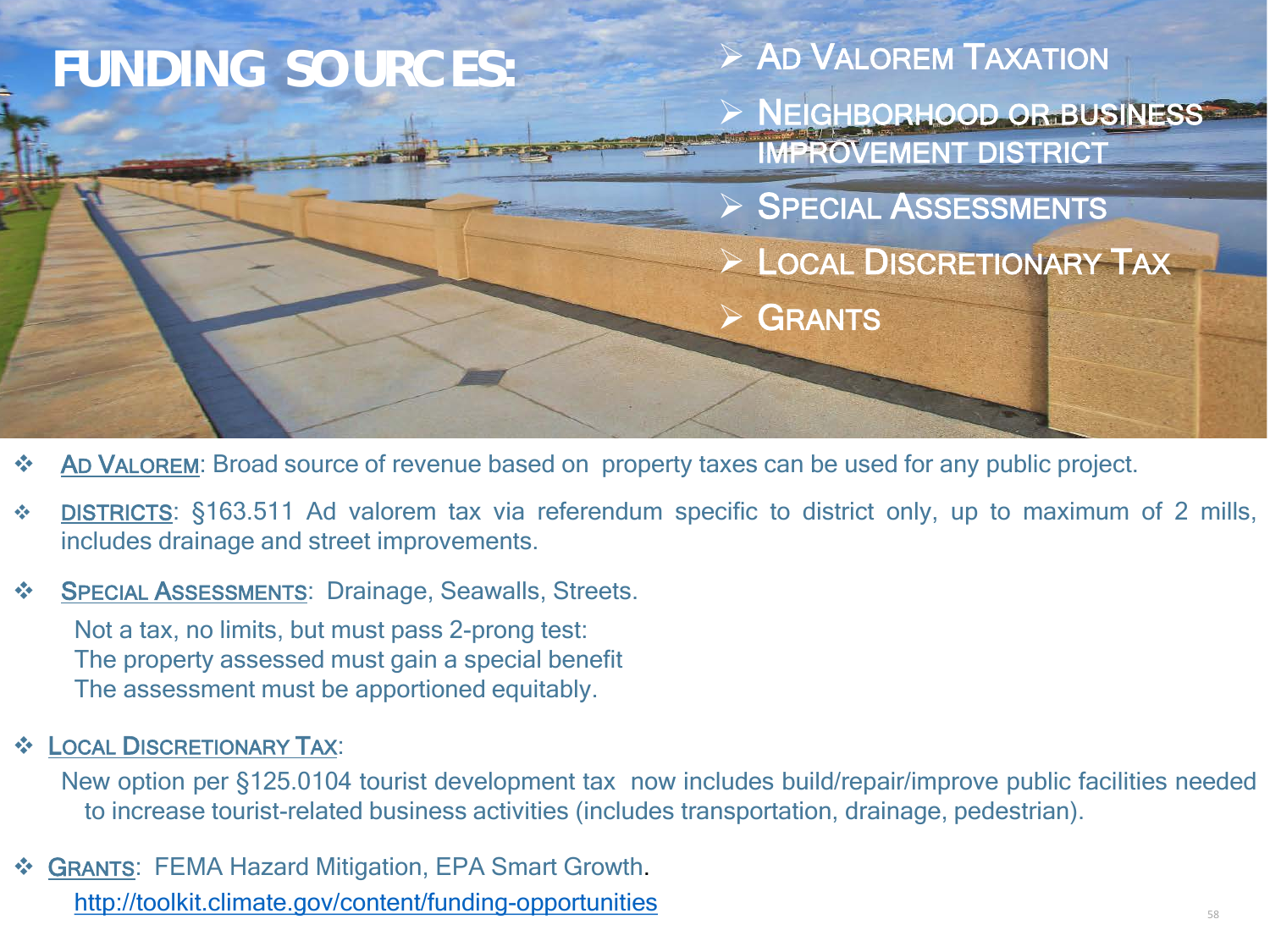

- \* IMPACT FEE: Reflect cost of adaptation infrastructure that services new development; mobility fees designed with level of service (LOS) that factors adaptation retrofits.
- USER FEE: Utilities pass on the costs of maintaining the system, stormwater utility fees can fund the adaptation capital costs of providing the service to the end user.
- **TDRs:** Allow density on vulnerable properties to be transferred to other parcels; "sending"  $\Rightarrow$  "receiving".
- CDDS: Form of government, can factor costs of resiliency into capital improvements specific to it.
- HOAS: §336.125 Transfer public roads to private HOA within residential subdivisions, may be favored if community control over level and cost of adaptation.
- CRAS: Captures increase in property taxes (TIF) and sets it aside for capital projects to improve "blight" (includes inadequate street layout & unsafe conditions).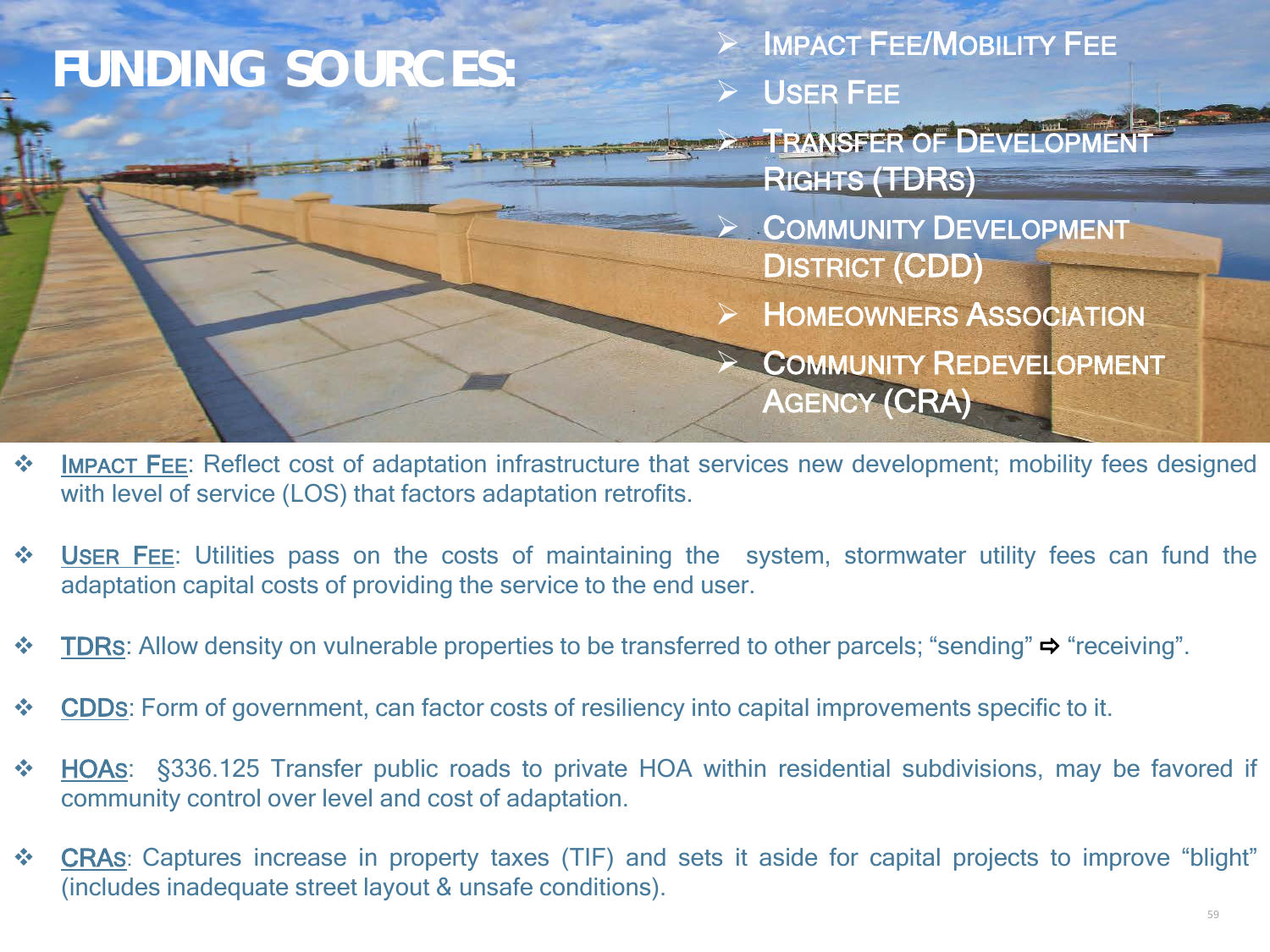

◆ P3: Contract between public & private entity providing for private funding of infrastructure in exchange for revenue sharing (toll roads, parking structures).

## **MUNICIPAL BONDS:**

- 1) General Obligation Bond: Full faith & credit, voter approved;
- 2) Ad Valorem Bond: Secured by proceeds of ad valorem taxes, voter approved;
- 3) Revenue Bond: Payable from revenues not ad valorem (utility fees, impact/mobility fees, parking fees);
- 4) Improvement Bond: payable from special assessments for the project.

## **SOVERNMENT RISK FINANCING:**

- 1) Catastrophe (Cat) Bond: Insurance co. issues bond through bank, investors buy bond, if no catastrophe in set period, insurance co. pays investors, FEMA launched 1<sup>st</sup> cat bond to transfer risk of NFIP in 2018.
- 2) Parametric Hurricane Policy: Does not indemnify pure loss but agrees to payment if set metric is reached (wind speeds), Alabama obtained 1<sup>st</sup> state parametric hurricane policy in 2010.